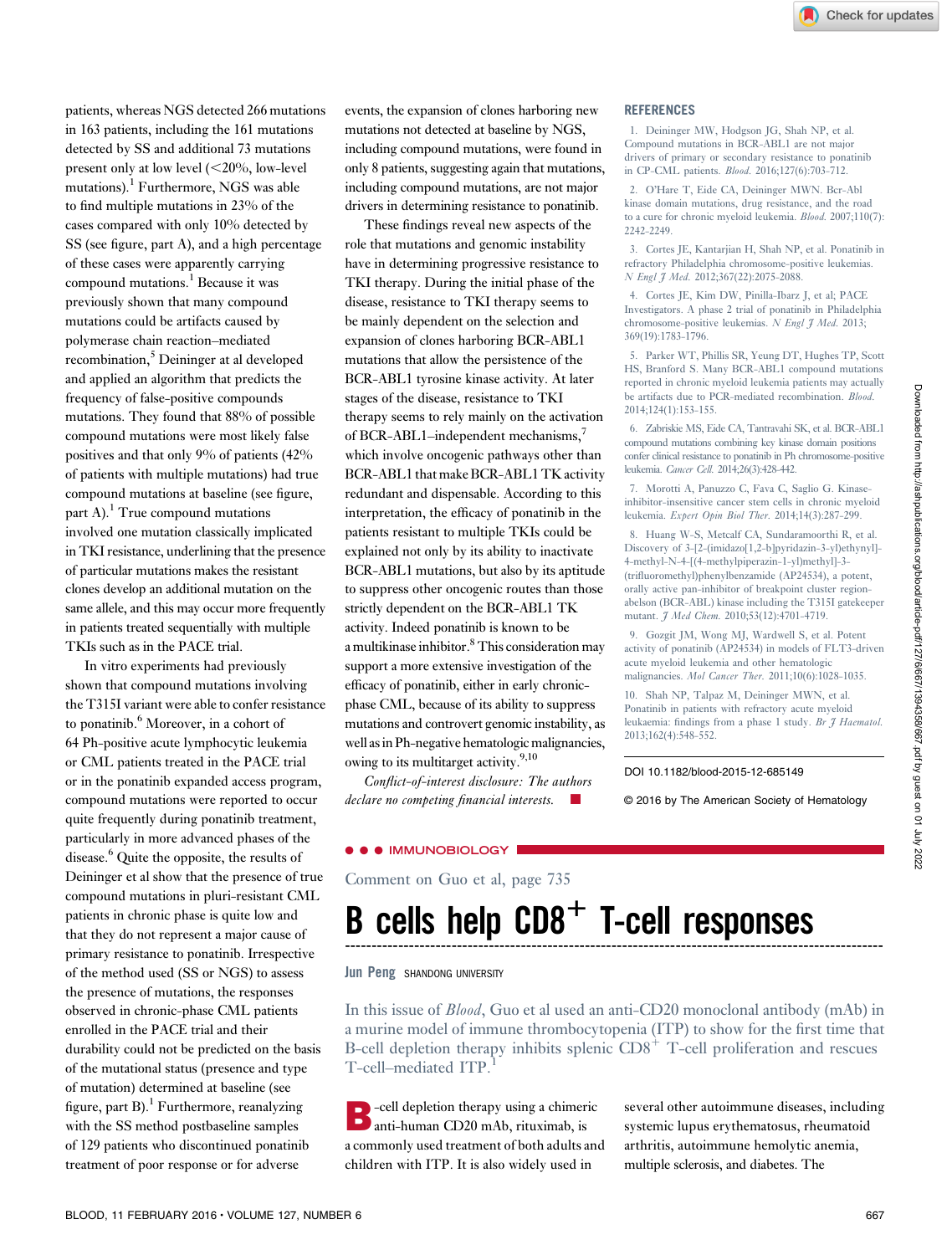

Previously reported mechanisms of anti-CD20 mAb: (A) depletion of B cells and subsequent decrease in plasma B-cell population and antibody production; (B) downregulation of Th1 and upregulation of Treg populations for unclear reasons. Work by Guo et al revealed a novel mechanism: (C) inhibition of CD8<sup>+</sup> T-cell proliferation and amelioration of CD8<sup>+</sup> T-cell–mediated pathogenesis. Professional illustration by Patrick Lane, ScEYEnce Studios.

overall response rate of rituximab in ITP is approximately 60%, with a 20% to 40% treatment-free long-term remission rate.<sup>2,3</sup> Rituximab in combination with other therapies, such as corticosteroids or thrombopoietin receptor agonists, have also shown synergistic effects. Thus, rituximab provides a welltolerated, long-term remission option for salvage treatment of ITP patients.<sup>2,3</sup>

Since its initial success in ITP management, there has been increased interest in understanding the mechanisms involved in the ameliorating effects of rituximab.<sup>4</sup> The initial explanation was that rituximab inhibits antibody-mediated platelet destruction by removal of B cells. However, antiplatelet antibody titers did not necessarily decrease in patients in remission and antiplatelet antibody-negative patients could also respond, suggesting antibody-independent mechanism $(s)$ .<sup>5</sup> In 2007, Stasi et al reported normalized Th1/Th2 (interferon [IFN]- $\gamma^+$ /interleukin-4<sup>+</sup> of CD4<sup>+</sup> T cells) and Tc1/Tc2 (IFN- $\gamma^+$ / interleukin-4<sup>+</sup> of  $CD8$ <sup>+</sup> T cells) ratios in the peripheral blood of rituximab responders at 3 and 6 months after treatment but not in patients

with active ITP or in rituximab nonresponders, suggesting an immunomodulatory effect of rituximab on both  $CD4^+$  and  $CD8^+$  T-cell responses.<sup>6</sup> Similarly, Nazi et al reported a decreased number of IFN- $\gamma^+$ –producing T cells in patients with ITP upon exogenous antigen stimulation 6 months after rituximab administration.<sup>7</sup> Subsequently, further examination of the  $CD4^+$  T cells showed restored numbers and function of CD4<sup>+</sup> T-regulatory cells (Tregs) after rituximab therapy, which may help explain the restored balance within  $CD4^+$  and  $CD8^+$  T cells.<sup>8</sup> In contrast, spleens from patients who failed rituximab therapy showed that the number of Tregs remained low and the frequency of memory  $CD8<sup>+</sup>$  T cells increased.<sup>9,10</sup> Beyond the changes in numbers and frequencies of different cell populations, our knowledge of how B-cell depletion therapy could regulate  $CD4^+$  and  $CD8^+$  T-cell responses and restore Tregs in ITP still remains a matter of debate. One limitation is the impossibility of spleen sample acquisition from responder patients for more detailed studies. In addition, although it is well accepted that in patients with ITP, there

are both B-cell (antibody)–mediated and  $CD8<sup>+</sup>$  T-cell–mediated mechanisms, it has been difficult to sort the exact contributions of 1 pathway over the other.

In this issue, a murine model of ITP was used that allows for the study of antibody- and  $CD8<sup>+</sup>$  T-cell–mediated ITP separately.<sup>1</sup> CD61 (GPIIIa) knockout (KO) mice were immunized with wild-type platelets and when their splenocytes were transferred to severe combined immunodeficient (SCID,  $CD61<sup>+</sup>$ ) mice, significant thrombocytopenia was induced. By transferring splenocytes that were first B cell–depleted in vitro,  $CD8<sup>+</sup>$ T-cell–mediated ITP independent of B cells could be induced in the SCID mice. Of interest, administration of a mouse anti-CD20 mAb into the CD61 KO mice before or after platelet immunization significantly inhibited the splenocyte's ability to induce thrombocytopenia in the SCID mice. It appeared that the  $CD8<sup>+</sup>$  T-cell defect was associated with decreased  $CD8<sup>+</sup>$  T-cell proliferation in vitro, which raises the possibility of a novel mechanism of B-cell depletion therapy that limits  $CD8<sup>+</sup>$  T-cell